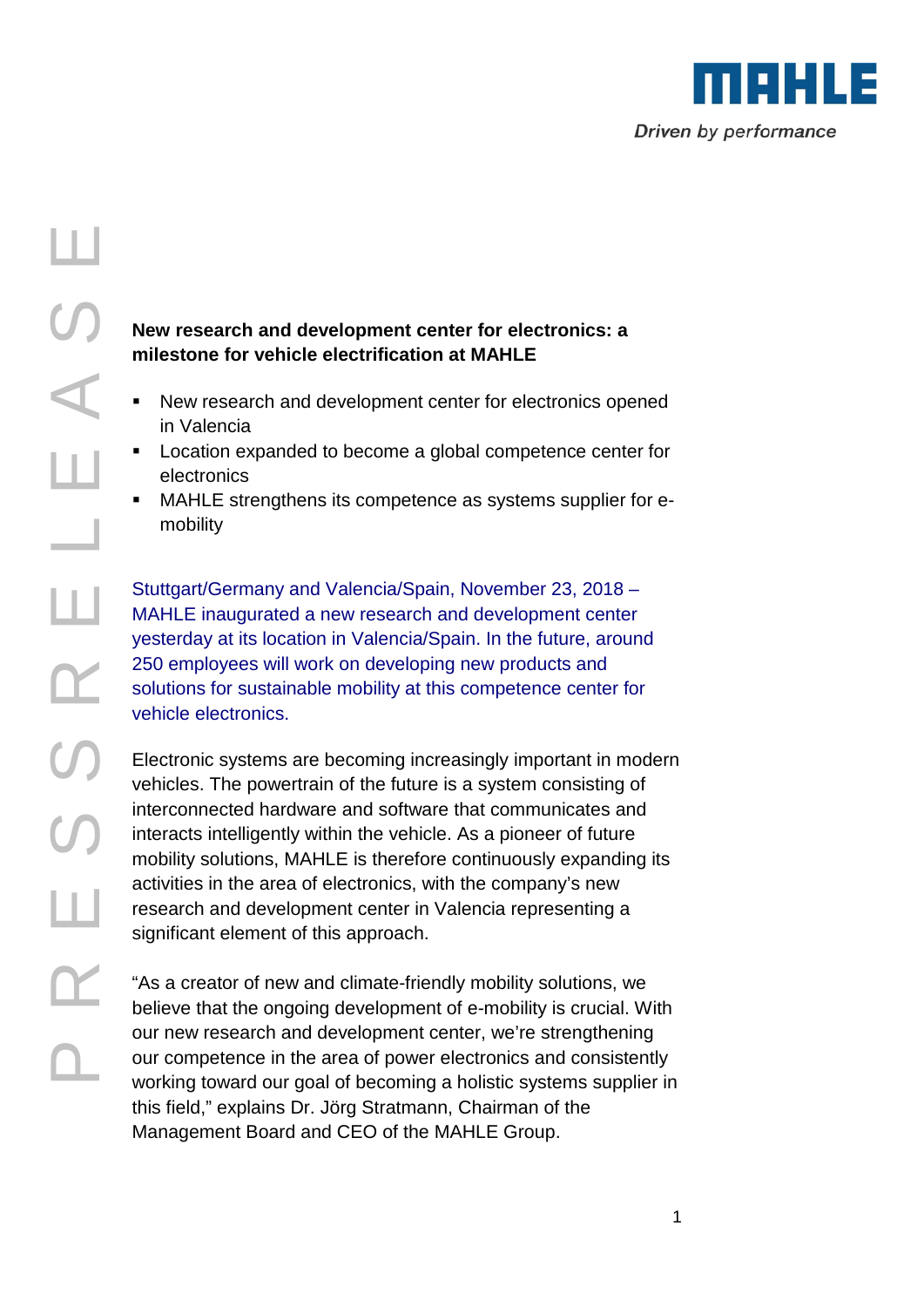

In the future, power electronics and software solutions—e.g., for products such as electric drive systems and auxiliary components, charge management systems, or heating and cooling systems will be developed in Valencia. Another area of focus will be the validation of systems in accordance with the standards of the automotive industry.

To effectively advance the electrification of vehicles, MAHLE has combined its activities relating to electric drives, actuators and auxiliaries, as well as control and power electronics in the Mechatronics division. These products are used in passenger cars, commercial vehicles, and off-highway vehicles.

"With its excellent universities, Valencia is an ideal hub for modern research and development. I'm convinced that our new research and development center will be an asset to the city and become a magnet for electronics development, attracting the next generation of engineers," says Wilhelm Emperhoff, Member of the Management Board of the MAHLE Group and responsible for the Filtration and Engine Peripherals business unit as well as the Mechatronics division.

MAHLE's goal is to make individual mobility more climate-friendly and sustainable. To achieve this, the company is pursuing a dual strategy. On the one hand, MAHLE is working intensively on the further optimization of the combustion engine. On the other, the company is developing solutions for the widespread adoption of emobility. As a key player in the automotive industry, MAHLE is therefore instrumental in shaping the future of mobility.

## **About MAHLE**

MAHLE is a leading international development partner and supplier to the automotive industry as well as a pioneer for the mobility of the future. The MAHLE Group is committed to making transportation more efficient, more environmentally friendly, and